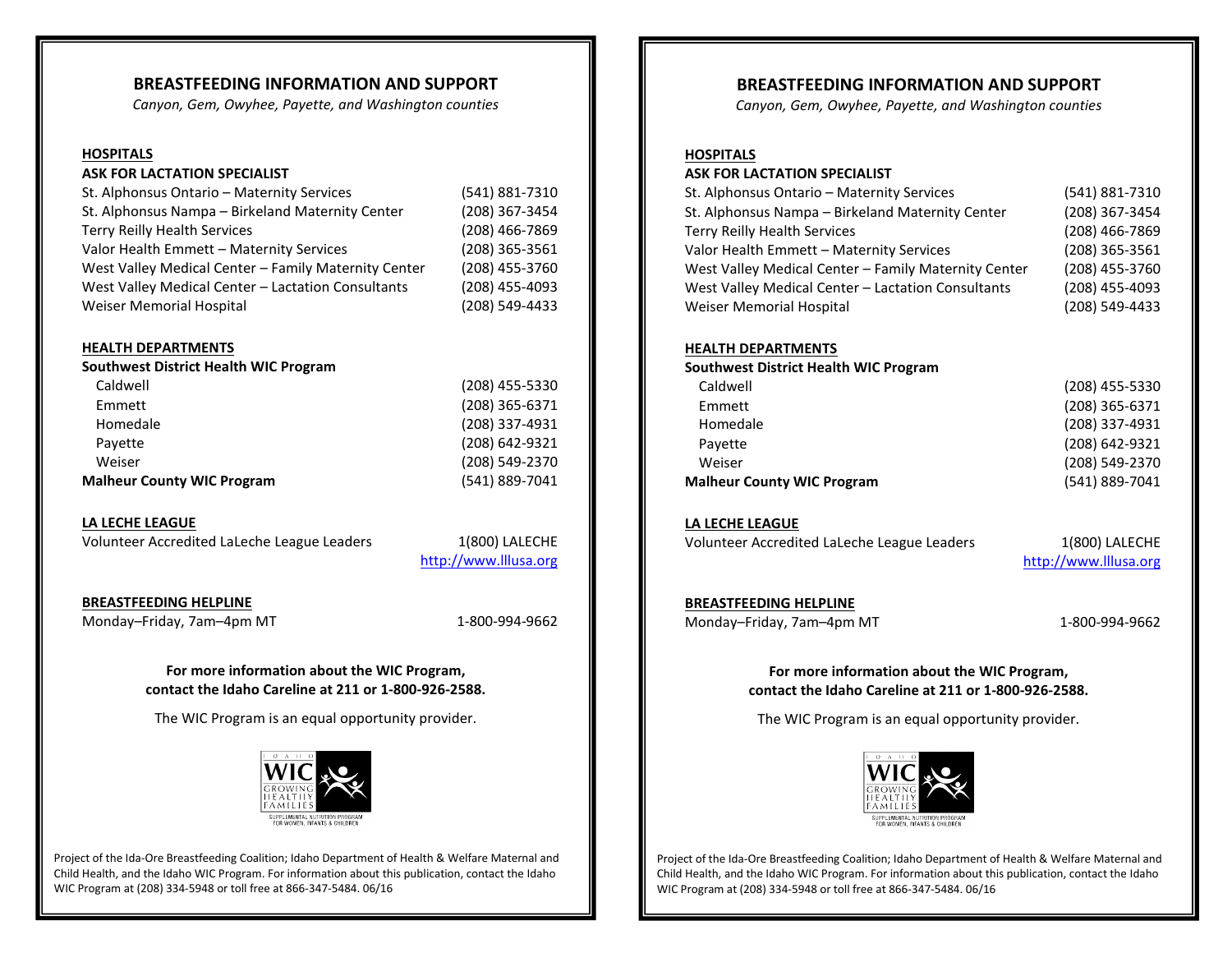## **HOW TO TELL IF YOUR BABY IS GETTING ENOUGH MILK**

Every mother-baby pair is different! That makes it hard to say exactly how your baby should be eating. In the first few days, your baby is getting rich, yellow colostrum (first milk).

## **Signs that your baby is getting enough milk are:**

- An alert, bright-eyed infant
- An alert, bright-eyed mant<br>• A baby who wants to eat every 1½-3 hours and is satisfied between feedings
- **Southeastern Health District- WIC Program** diaper; 2 days old = 2 diapers; etc.) • At least one wet diaper per day of age until milk is in (ex. 1 day old  $= 1$ )
- The normal change in stools over the first 2-5 days of life: Meconium (dark green, tarry) to transitional stools (lighter green) to true breastmilk stools (yellow, seedy, curdy or loose). The number of stools will increase each day. day.

## After 3-5 days, when your milk "comes in," you will also notice:

- Pocatello (208) 852-0478 852-0478 852-0478 852-0478 852-0478 852-0478 852-0478 852-0478 852-0478 852-0478 852-• Your breasts feel full before a feeding and softer afterwards
- A letdown sensation or milk dripping from the other breast
- You can hear your baby swallow
- You can see milk in your baby's mouth
- The processed product (stool!) coming out the other end!

## After the first week, your baby should:

- Nurse at least 8-12 times in 24 hours (every 1½-3 hours)
- Nurse about 10-20 minutes at each feeding
- Be happy during and after a feeding
- Bendppy daring and after a recaing<br>• Gain about 4-7 oz per week (after a small weight loss the first week)
- **Return to birth weight by 2-3 weeks of age**
- **Careline at 211 or 1-800-926-2588** Have 6 or more pale colored, wet diapers in 24 hours
- Have 4-12 stools in 24 hours
- Be alert and bright-eyed.

## **Call your baby's doctor if:**

- Your infant sucks only briefly, very softly or irregularly
- Your baby is very jaundiced (yellow) and getting more yellow
- You have severe, constant nipple pain
- Your baby fights the breast or cries after a minute or two
- Your baby has less than 6 wet diapers a day
- Your baby has little or no stool, or has dark green mucus stools
- $S_{\rm C}$  Southeastern Idaho; and the Idaho WIC Program. For information, contact Cristian Little Little Little Little Little Little Little Little Little Little Little Little Little Little Little Little Little Little Littl • Your baby seems weak, tired, or not interested in feeding

## Courtesy of the San Diego County Breastfeeding Coalition 04/03

# **HOW TO TELL IF YOUR BABY IS GETTING ENOUGH MILK**

Every mother-baby pair is different! That makes it hard to say exactly how your baby should be eating. In the first few days, your baby is getting rich, yellow colostrum (first milk).

## **Signs that your baby is getting enough milk are:**

- An alert, bright-eyed infant
- An alert, bright-eyed mant<br>• A baby who wants to eat every 1½-3 hours and is satisfied between feedings
- **Southeastern Health District- WIC Program** diaper; 2 days old = 2 diapers; etc.) • At least one wet diaper per day of age until milk is in (ex. 1 day old = 1
- The normal change in stools over the first 2-5 days of life: Meconium (dark green, tarry) to transitional stools (lighter green) to true breastmilk stools (yellow, seedy, curdy or loose). The number of stools will increase each day. Malad (208) 766-4764 day.

## After 3-5 days, when your milk "comes in," you will also notice:

- Your breasts feel full before a feeding and softer afterwards
- Present and the set of the set of the set of the set of the set of the set of the set of the set of the set of the set of the set of the set of the set of the set of the set of the set of the set of the set of the set of t • A letdown sensation or milk dripping from the other breast
- You can hear your baby swallow
- You can see milk in your baby's mouth
- The processed product (stool!) coming out the other end!

## After the first week, your baby should:

- Nurse at least 8-12 times in 24 hours (every 1½-3 hours)
- Nurse about 10-20 minutes at each feeding
- Be happy during and after a feeding
- Gain about 4-7 oz per week (after a small weight loss the first week)
- **Return to birth weight by 2-3 weeks of age**
- **•** Have 6 or more pale colored, wet diapers in 24 hours
- Have 4-12 stools in 24 hours
- Be alert and bright-eyed.

## **Call your baby's doctor if:**

- Your infant sucks only briefly, very softly or irregularly
- Your baby is very jaundiced (yellow) and getting more yellow
- You have severe, constant nipple pain
- Your baby fights the breast or cries after a minute or two
- Your baby has less than 6 wet diapers a day
- Your baby has little or no stool, or has dark green mucus stools
- $\mathcal{S}$  Southeastern Idaho; and the Idaho WIC Program. For information, contact Cristian, at the Idaho WIC Program. For information, at the Idaho WIC Program. For information, at the Idaho WIC Program. The Idaho WIC Prog • Your baby seems weak, tired, or not interested in feeding

Courtesy of the San Diego County Breastfeeding Coalition 04/03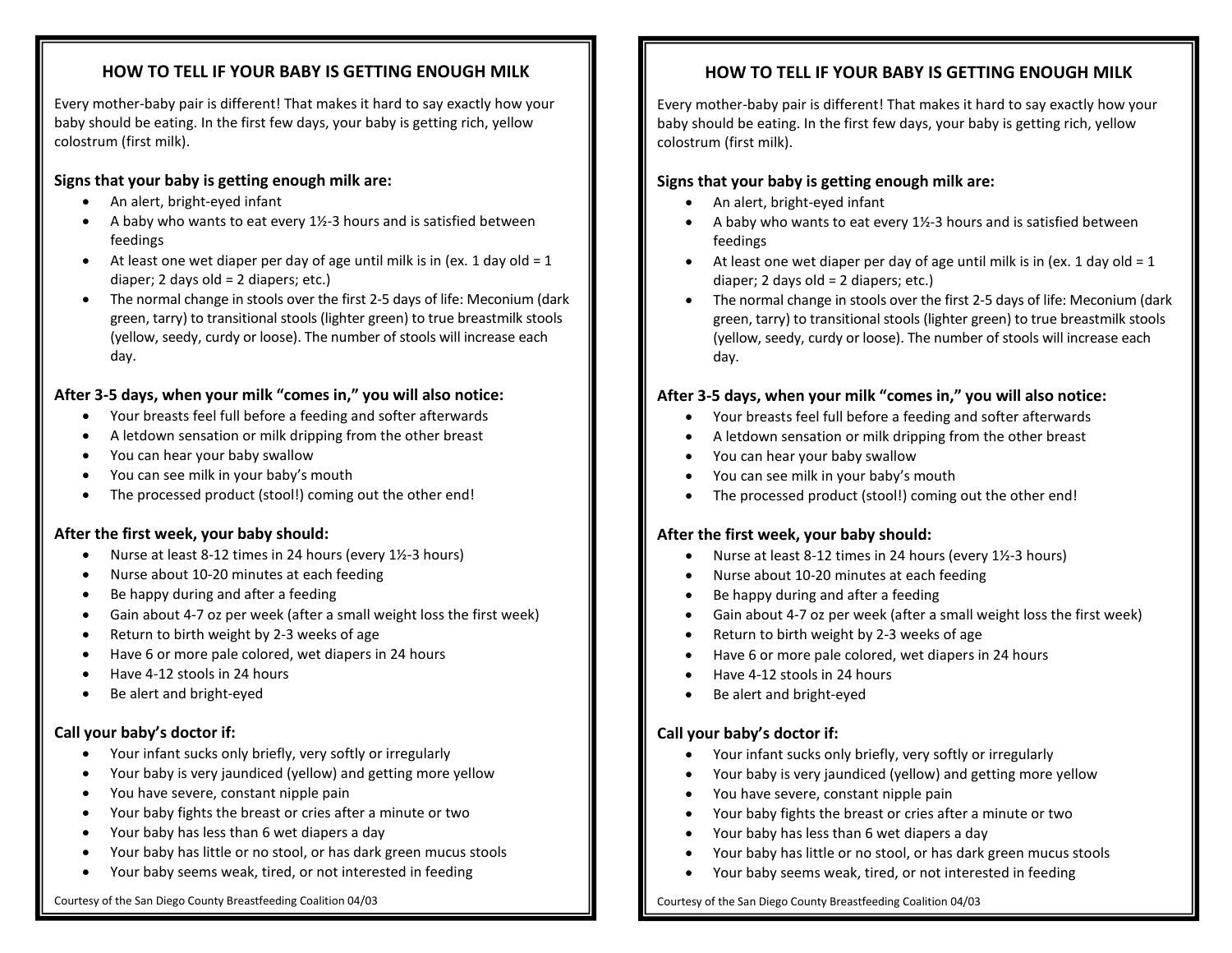## **INFORMACIÓN Y APOYO DE AMAMANTAMIENTO**

*Condados de Canyon, Gem, Owyhee, Payette, and Washington*

#### **HOSPITALES**

#### **PREGUNTE POR UNA EDUCADORA DE LACTACIA**

| (541) 881-7310 |
|----------------|
| (208) 367-3454 |
| (208) 466-7869 |
| (208) 365-3561 |
| (208) 455-3760 |
| (208) 455-4093 |
| (208) 549-4433 |
|                |

Payette (208) 642-9321

#### **DEPARTAMENTOS DE SALUD**

| Programa WIC - Distrito de Salud del Suroeste |                |
|-----------------------------------------------|----------------|
| Caldwell                                      | (208) 455-5330 |
| Emmett                                        | (208) 365-6371 |
| Homedale                                      | (208) 337-4931 |

| Weiser                          | (208) 549-2370 |
|---------------------------------|----------------|
| Condado de Malheur Programa WIC | (541) 889-7041 |

#### **LA LIGA DE LA LECHE**

| Voluntario Acreditado de La Leche |
|-----------------------------------|
| Líderes de La Liga                |

1(800) LALECHE [http://www.lllusa.org](http://www.lllusa.org/)

#### **LÍNEA DE AYUDA CON EL AMAMANTAMIENTO**

De lunes a viernes, 7am– 4pm (hora de la montaña) 1-800-994-9662

#### **Para más información sobre el programa WIC contacte a Idaho Careline al 211 ó al 1-800-926-2588**

WIC es un proveedor que ofrece igualdad de oportunidades.



Proyecto de Coalición de Amamantamiento Ida-Ore, Maternal y la Salud de Niño de Departamento de Salud y Bienestar de Idaho, y del programa WIC de Idaho. Para más información sobre esta publicación, contacte a Programa WIC de Idaho, (208) 334-5948 ó llame gratis al 866-347-5484. 06/16

## **INFORMACIÓN Y APOYO DE AMAMANTAMIENTO**

*Condados de Canyon, Gem, Owyhee, Payette, and Washington*

#### **HOSPITALES**

#### **PREGUNTE POR UNA EDUCADORA DE LACTACIA**

| St. Alphonsus Ontario - los servicios de maternidad     | (541) 881-7310 |
|---------------------------------------------------------|----------------|
| St. Alphonsus Nampa - Birkeland centro de maternidad    | (208) 367-3454 |
| <b>Terry Reilly Health Services</b>                     | (208) 466-7869 |
| Valor Health Emmett - los servicios de maternidad       | (208) 365-3561 |
| West Valley Medical Center-familia centro de maternidad | (208) 455-3760 |
| West Valley Medical Center - consultas de lactación     | (208)455-4093  |
| Weiser Memorial Hospital                                | (208) 549-4433 |
|                                                         |                |

#### **DEPARTAMENTOS DE SALUD**

**Programa WIC – Distrito de Salud del Suroeste**

| Caldwell                        | (208) 455-5330 |
|---------------------------------|----------------|
| Emmett                          | (208) 365-6371 |
| Homedale                        | (208) 337-4931 |
| Payette                         | (208) 642-9321 |
| Weiser                          | (208) 549-2370 |
| Condado de Malheur Programa WIC | (541) 889-7041 |
|                                 |                |

### **LA LIGA DE LA LECHE**

Voluntario Acreditado de La Leche 1(800) LALECHE Líderes de La Liga [http://www.lllusa.org](http://www.lllusa.org/)

#### **LÍNEA DE AYUDA CON EL AMAMANTAMIENTO**

De lunes a viernes, 7am– 4pm (hora de la montaña) 1-800-994-9662

#### **Para más información sobre el programa WIC contacte a Idaho Careline al 211 ó al 1-800-926-2588**

WIC es un proveedor que ofrece igualdad de oportunidades.



Proyecto de Coalición de Amamantamiento Ida-Ore, Maternal y la Salud de Niño de Departamento de Salud y Bienestar de Idaho, y del programa WIC de Idaho. Para más información sobre esta publicación, contacte a Programa WIC de Idaho, (208) 334-5948 ó llame gratis al 866-347-5484. 06/16